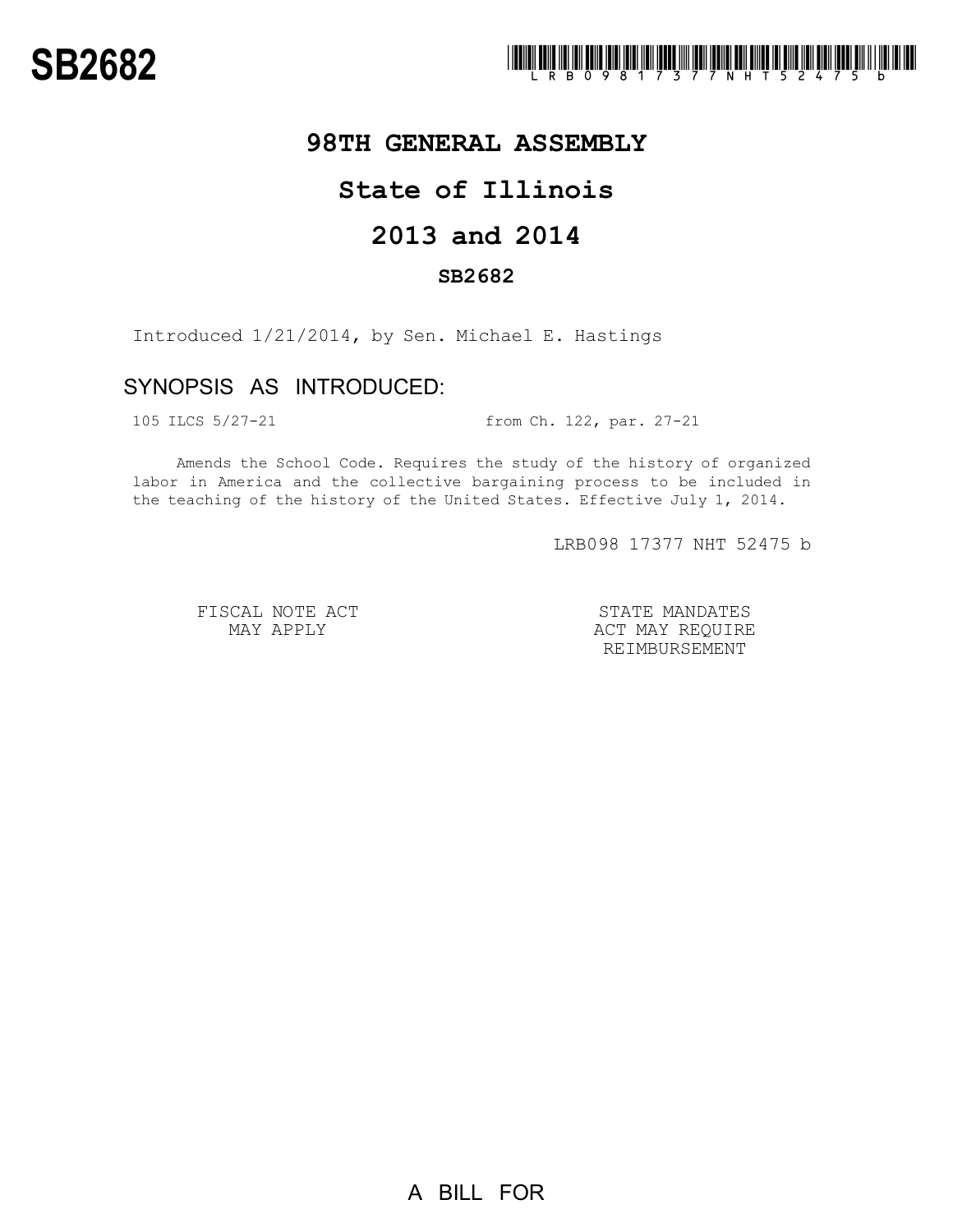1

AN ACT concerning education.

#### **Be it enacted by the People of the State of Illinois, represented in the General Assembly:** 2 3

Section 5. The School Code is amended by changing Section 27-21 as follows: 4 5

(105 ILCS 5/27-21) (from Ch. 122, par. 27-21) 6

Sec. 27-21. History of United States. History of the United States shall be taught in all public schools and in all other educational institutions in this State supported or maintained, in whole or in part, by public funds. The teaching of history shall have as one of its objectives the imparting to pupils of a comprehensive idea of our democratic form of government and the principles for which our government stands as regards other nations, including the studying of the place of our government in world-wide movements and the leaders thereof, with particular stress upon the basic principles and ideals of our representative form of government. The teaching of history shall include a study of the role and contributions of African Americans and other ethnic groups including but not restricted to Polish, Lithuanian, German, Hungarian, Irish, Bohemian, Russian, Albanian, Italian, Czech, Slovak, French, Scots, Hispanics, Asian Americans, etc., in the history of this country and this State. To reinforce the study of the role and 7 8 9 10 11 12 13 14 15 16 17 18 19 20 21 22 23